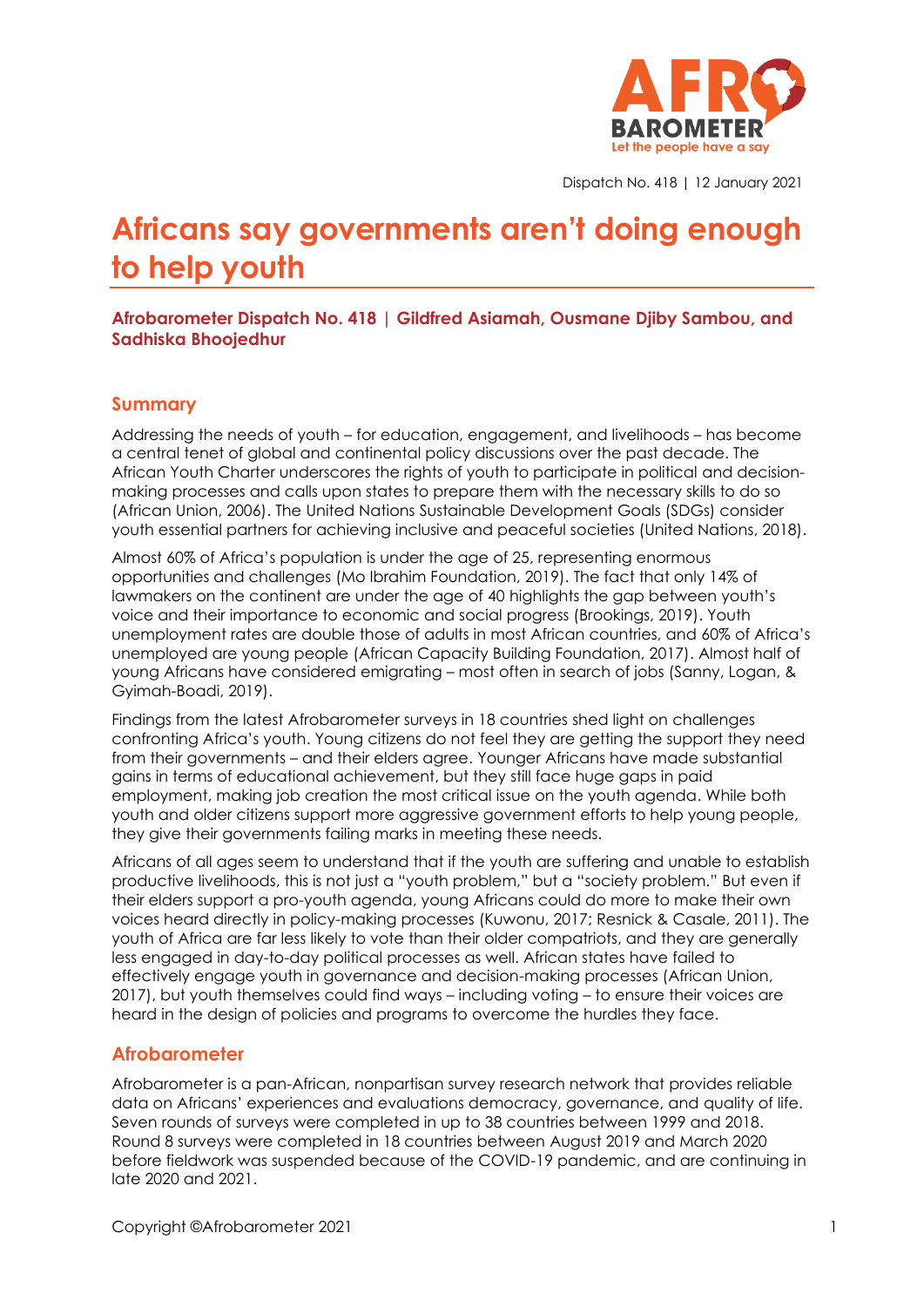

Afrobarometer conducts face-to-face interviews in the language of the respondent's choice with nationally representative samples of 1,200 to 2,400 that yield country-level results with margins of error of  $+/-2$  to  $+/-3$  percentage points at a 95% confidence level.

This 18-country analysis is based on 26,777 interviews (see Appendix Table A.1 for a list of countries and fieldwork dates). The data are weighted to ensure nationally representative samples. When reporting multi-country averages, each country is weighted equally (rather than in proportion to population size).

Among the various ways in which governments and international entities define "youth," this dispatch uses the African Union age range of 15-35 years (adjusted to 18-35 since Afrobarometer survey respondents must be at least 18).

# **Key findings**

- Like their elders, more than six in 10 young Africans (64% of those aged 18-35) say their country is going "in the wrong direction."
- Unemployment tops the list of the most important problems that young Africans want their government to address, followed by health, education, and infrastructure. Young people are more likely than their elders to prioritize government action on unemployment and education.
- Young Africans are, on average, more educated than their elders. A majority (60%) of 18- to 35-year-olds have at least some secondary school, compared to 43% and 28%, respectively, of the middle and senior age brackets. But almost half of young Burkinabe (48%), Malians (45%), and Guineans (44%) have no formal education at all.
- African youth are also considerably more likely than their elders to be out of work and looking for a job (34% of youth vs. 22% of 36- to 55-year-olds and 15% of those above age 55). Unemployment rates reported by young respondents range up to 49% in Botswana and 57% in Lesotho.
- Only a minority of Africans say their government is doing a good job of meeting the needs of youth (27%), creating jobs (21%), and addressing educational needs (46%). Young and older respondents offer almost identical assessments of the government's performance.
- A solid majority (57%) of all Africans say they would be willing to pay higher taxes to support programs to help young people. This is the majority position in all surveyed countries except Botswana, Uganda, and Angola.
- If their government could increase its spending to help young people, job creation (cited by 51% of respondents) would be Africans' top priority for additional investment. Education ranks a distant second (17%), followed by job training (12%) and business loans (12%). Young Africans see eye to eye with their elders on these priorities.
- Despite concerns about the unmet needs of youth, almost six in 10 respondents (58%) – including 56% of youth – say that in order for their country to do well, "we should listen more to the wisdom of our elders" rather than "to fresh ideas from young people."
	- o One striking exception is Tunisia, where 70% of citizens say young people's ideas should get more attention.
- Youth are less likely to be politically engaged than older citizens. The largest gaps are observed in the most fundamental form of voice and participation: voting. Youth are 20 points less likely to vote than those 56 years and above. But they also lag behind in most other types of community participation and contact with leaders.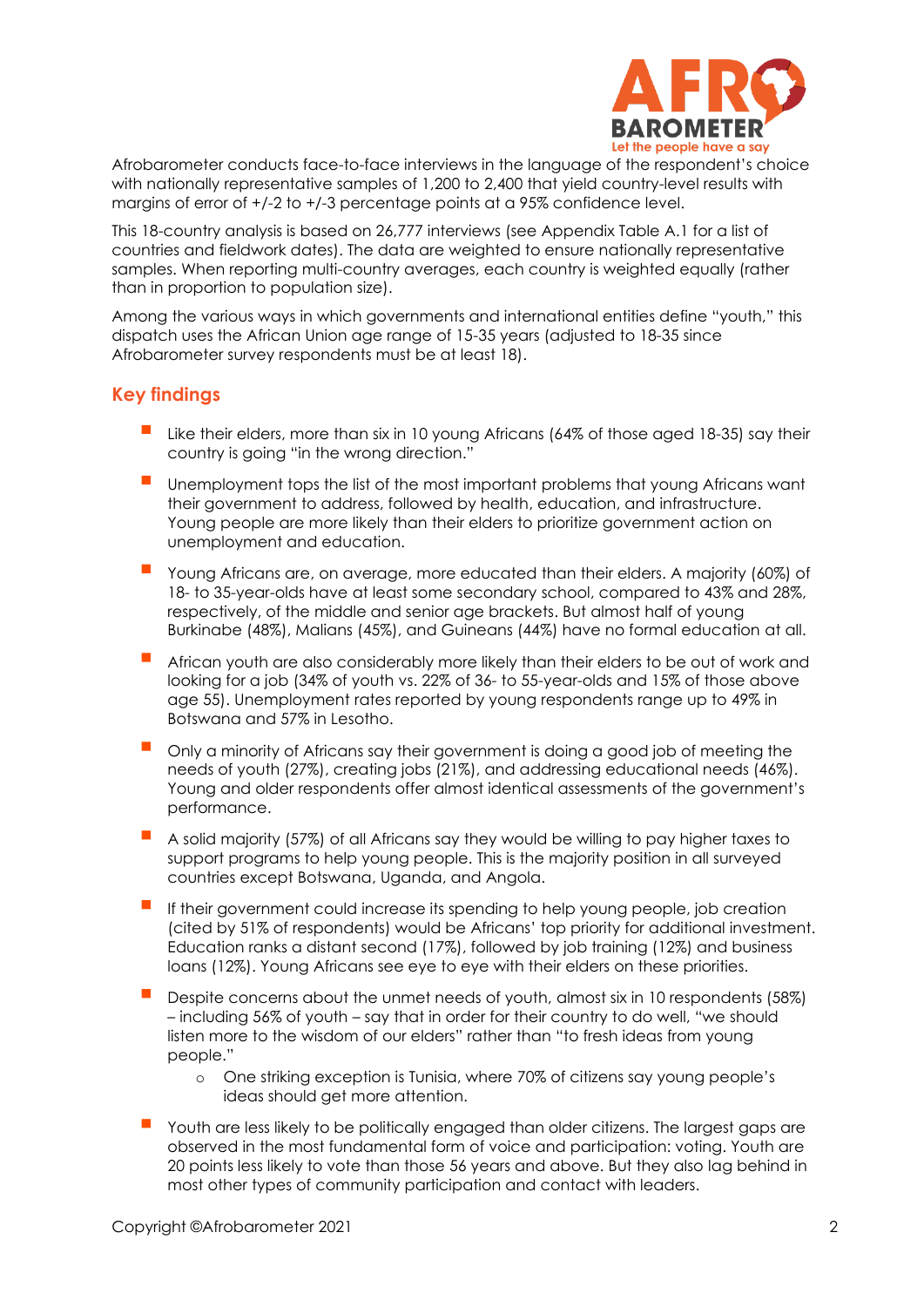

# **Country going in the wrong direction**

On average across 18 countries, more than six in 10 young Africans (64% of those aged 18- 35) say their country is "going in the wrong direction." Only one in three (33%) believe their country is "going in the right direction." The view that things are moving in the wrong direction is shared almost equally across all age brackets (Figure 1).



**Figure 1: Overall direction of the country** I by gge group 1 18 countries 1 2019/2020

*Respondents were asked: Would you say that the country is going in the wrong direction or going in the right direction?* 

# **Most important problems**

Asked what they consider the most important national problems that their government should address, African youth most frequently cite unemployment, followed by health, education, infrastructure/roads, water supply, and crime/security (Figure 2).

On average across 18 countries, young people (35%) are somewhat more likely than their elders (28%-32%) to identify a lack of jobs as one of their country's top three problems. Education is a higher priority among youth (27%) and those in the middle age range (27% of 36- to 55-year-olds) than among older respondents (20%).



### **Figure 2: Most important problems** | by age group | 18 countries | 2019/2020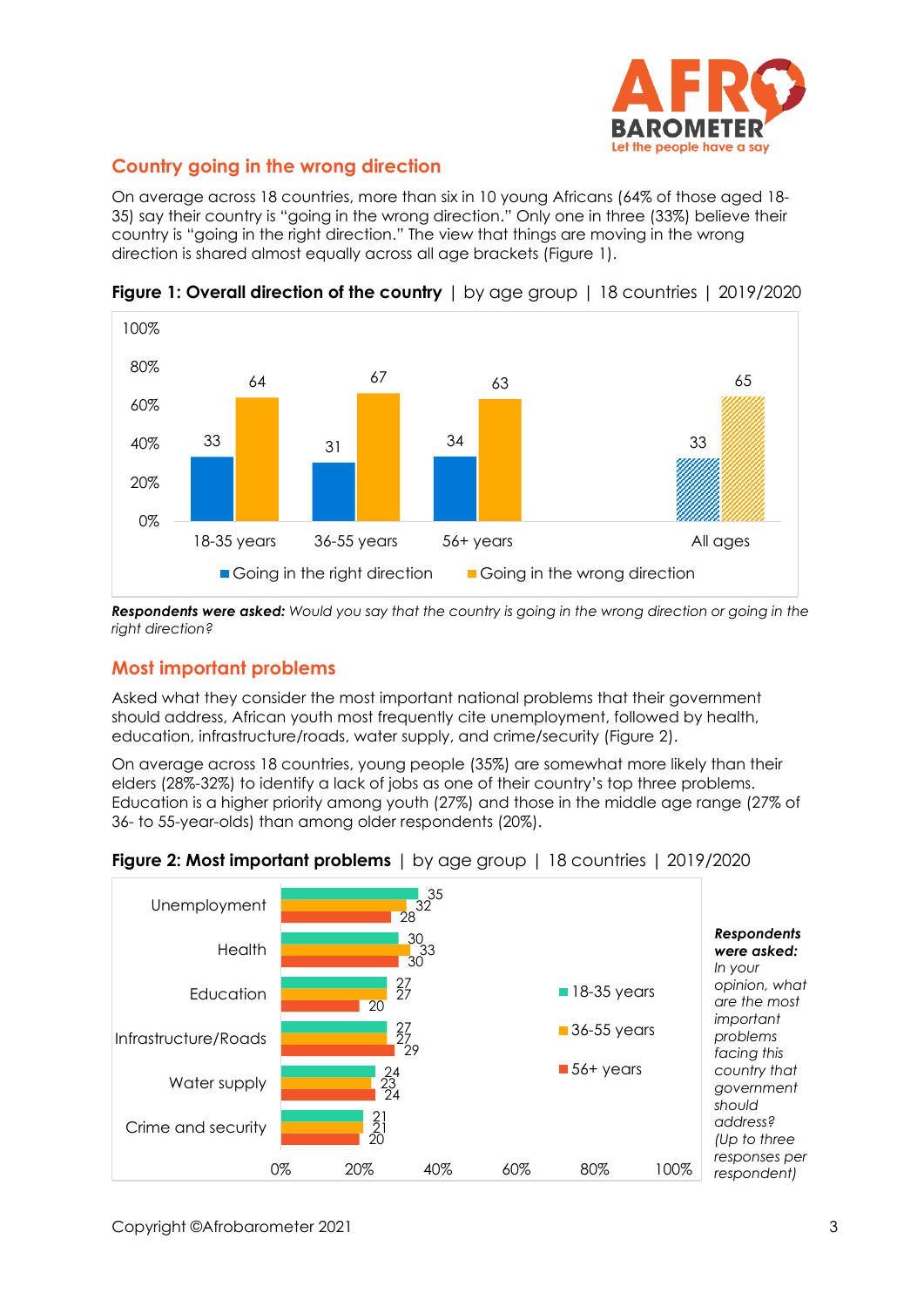

# **The status of youth: More educated, less employed**

While youth are more likely than older citizens to cite education as an important problem, they are also more likely to have an education. A majority (60%) of young Africans have some secondary (41%) or post-secondary (19%) schooling, compared to 43% and 28%, respectively, of the middle and senior age brackets (Figure 3). Youth also have the smallest proportion of those with no formal education (16% vs. 26% and 35%, respectively, of the older groups).

Behind these averages are vast differences in national educational attainment. While almost all youth in Gabon, Tunisia, Kenya, Cabo Verde, Botswana, Namibia, and Malawi have been to school, almost half of young Burkinabe (48%), Malians (45%), and Guineans (44%) have no formal education (Figure 4).



**Figure 3: Education level** | by age group |18 countries | 2019/2020

*Respondents were asked: What is your highest level of education?*



# **Figure 4: Youth with no formal education** | 18 countries | 2019/2020

*Respondents were asked: What is your highest level of education? (% of 18- to 35-year-old respondents who say "no formal education")*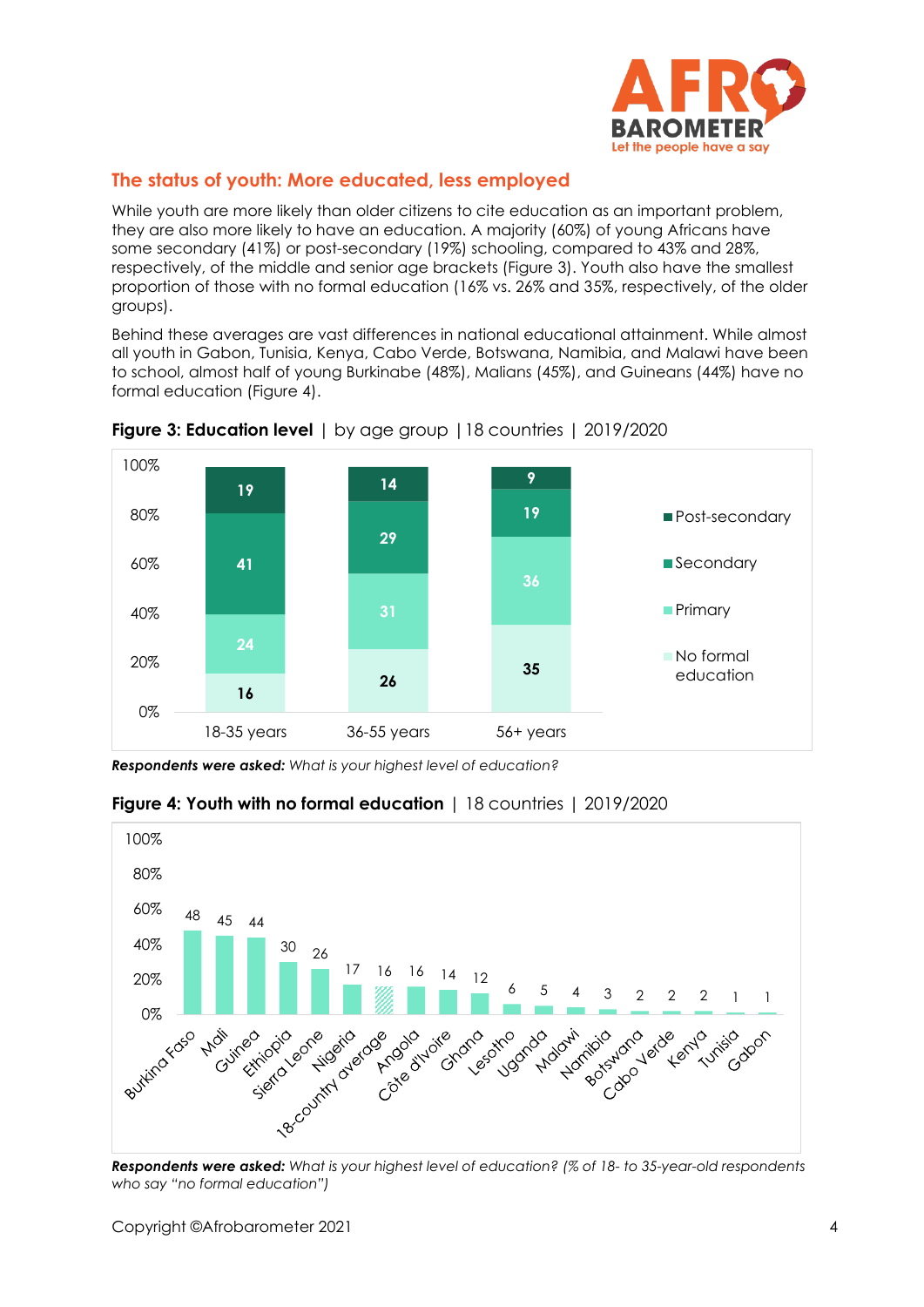

But despite their educational advantage over their elders, young people are also more likely to be unemployed.

On average across 18 countries, one-third of both young men (33%) and young women (35%) don't have a job but are looking for one, a considerably higher unemployment rate than among the middle and senior age categories (22% and 15%, respectively) (Figure 5).

Unemployment rates (which do not count citizens who are not looking for work, such as students, homemakers, and people who have given up searching for a job) are highest among young citizens in every surveyed country. But rates by country vary widely, ranging from fewer than one in five youth in Mali (16%) and Ethiopia (17%) to about half or more in Botswana (49%) and Lesotho (57%).





*Respondents were asked: Do you have a job that pays a cash income? [If yes:] Is it full time or part time? [If no:] Are you currently looking for a job? (% who say "no, but looking")*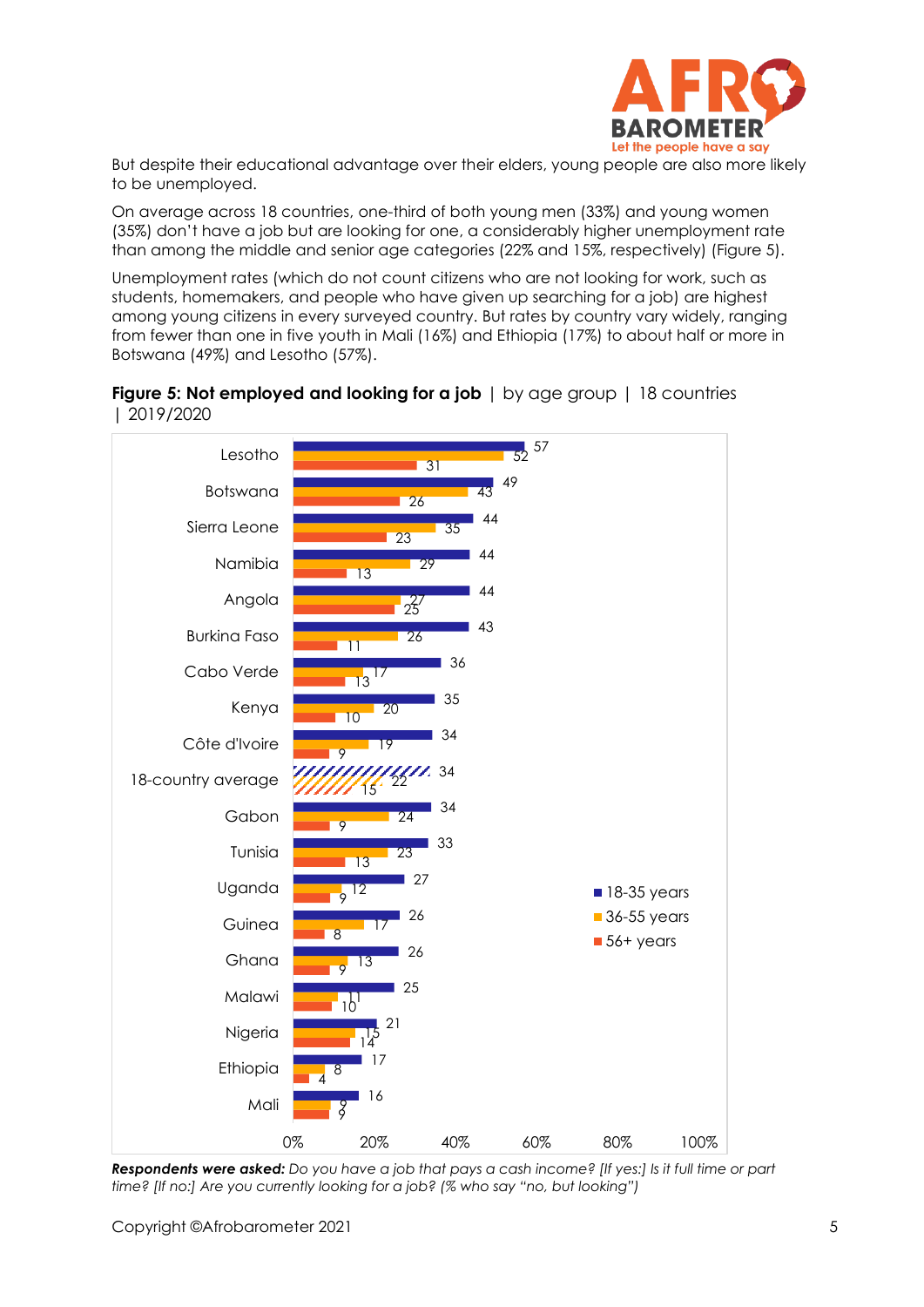

### **Governments failing to meet the needs of Africa's youth**

Are governments doing what is necessary to address the challenges faced by their youth? Only about one in four Africans (27%) think their government is doing a "fairly" or "very" good job of addressing the needs of the youth (Figure 6). Fewer than one in five citizens agree in Gabon (12%), Guinea (12%), Lesotho (14%), Tunisia (15%), and Cabo Verde (17%). Botswana (56%) is the only country where a majority praise the government's performance on youth issues, perhaps reflecting public awareness, despite high levels of youth unemployment, of initiatives such as the Youth Development Fund (Republic of Botswana, 2020) and recent setasides to support youth-owned businesses during the COVID-19 pandemic (allAfrica.com, 2020).

#### **Figure 6: Government performance in addressing the needs of young people**  | 18 countries | 2019/2020



*Respondents were asked***:** *How well or badly would you say the current government is handling the following matters, or haven't you heard enough to say: Handling the needs of young people? (% who say "fairly well" or "very well")* 

On the issue that Africans of all ages consider their country's most important problem, unemployment, only two out of 10 respondents (21%) think their government is performing "fairly well" or "very well" (Figure 7).

None of the 18 surveyed countries records majority approval of the government's efforts at job creation; Ghana (42%) and Ethiopia (37%) fare best. No more than one in 10 citizens praise the government's performance on the job front in Sierra Leone (10%), Gabon (8%), and Lesotho (5%).

Government performance ratings are considerably better, though hardly electrifying, when it comes to addressing education needs. On average, not quite half (46%) of respondents say their government is doing "fairly well" or "very well" on the issue. Kenya (75% approval),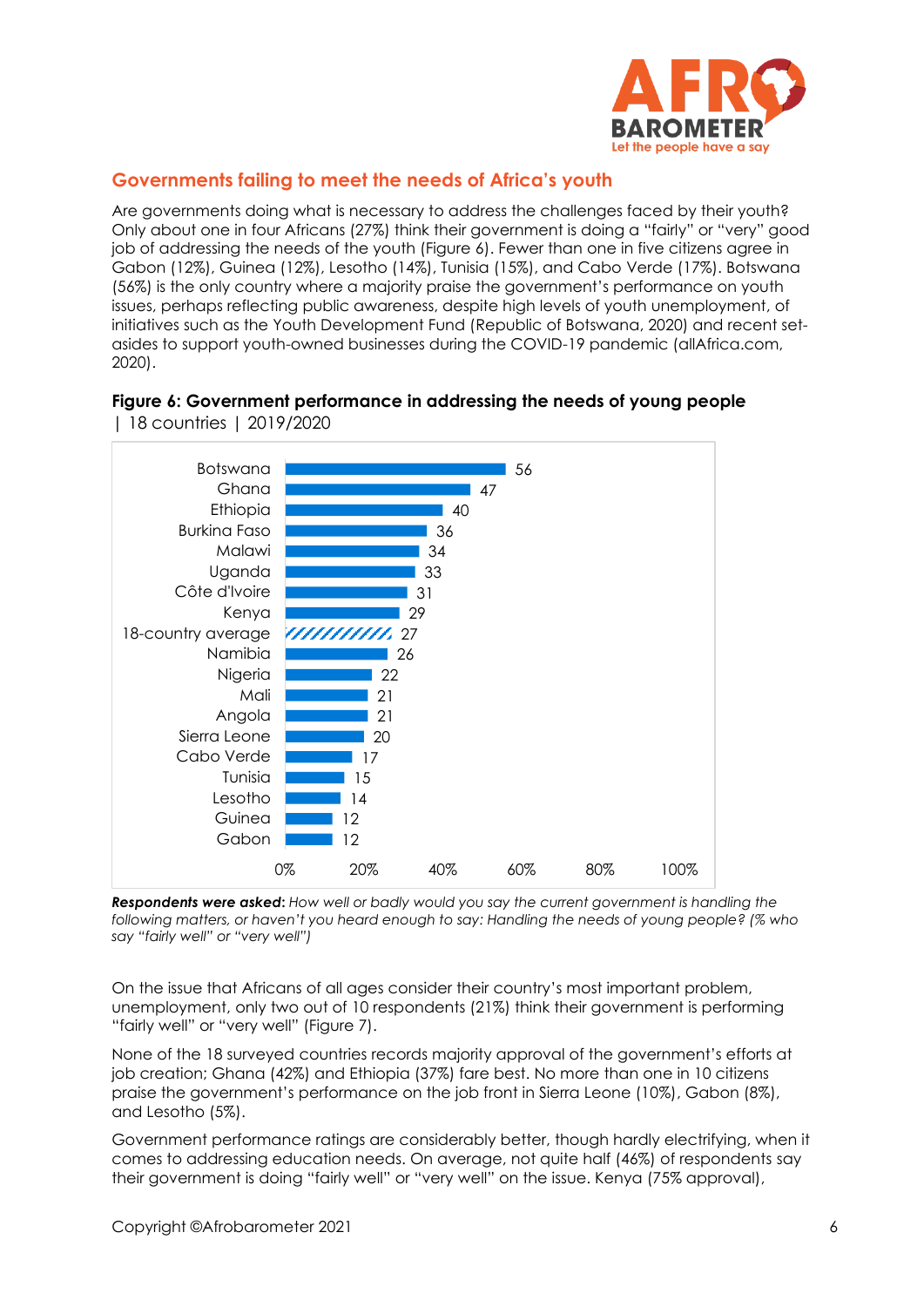

Ghana (74%), Sierra Leone (74%), and Botswana (72%) stand out for their strong performance, while Gabon (19%) and Lesotho (20%) again rank low. Mali is the only country whose government gets a better rating on job creation than on education, a sector where 87% disapproval includes 72% who describe the government's performance as "very bad."

On these measures of government performance, there are no significant differences across the three age groups.





*Respondents were asked***:** *How well or badly would you say the current government is handling the following matters, or haven't you heard enough to say: Handling educational needs? Handling job creation? (% who say "fairly well" or "very well")*

# **Investing in Africa's youth**

A solid majority (57%) of Africans say they would be willing to pay higher taxes to support programs to help young people (Figure 8). All age groups are again largely in agreement on this: 59% of youth agree, as do 56% of middle-aged and 55% of senior Africans. This is also the majority position in all but three countries, exceeding two-thirds support in Tunisia and Namibia (each 68%). Botswana is the only country where opponents significantly outnumber supporters (50% vs. 43%), while Ugandans (46% against, 47% for) and Angolans (40% vs. 39%) are about evenly divided on the question.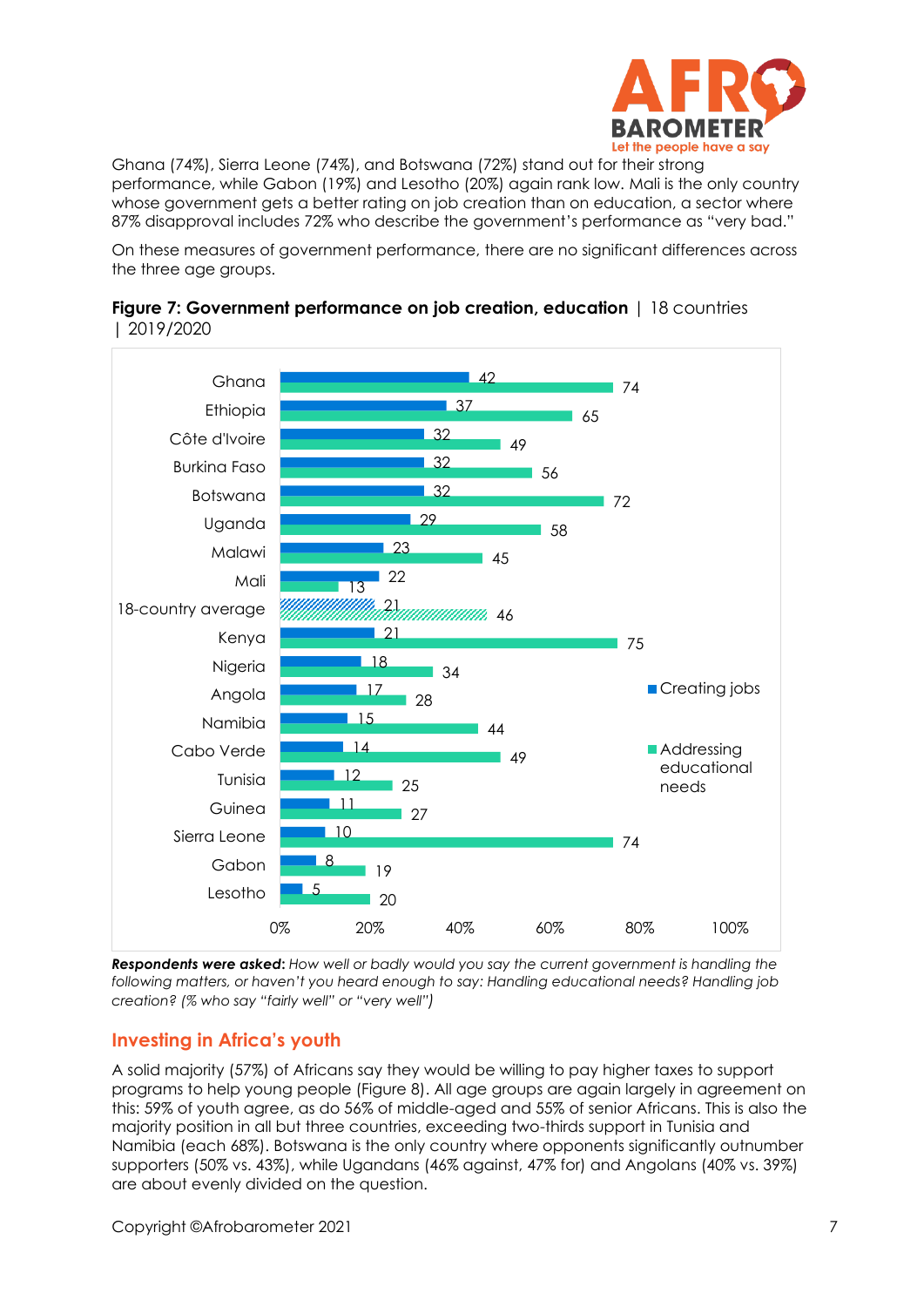



**Figure 8: Support for higher taxes to fund youth programs** | 18 countries | 2019/2020

*Respondents were asked: If the government decided to make people pay more taxes in order to support programs to help young people, would you support this decision or oppose it? (% who say "somewhat support" or "strongly support")*

If their government could in fact increase its spending to help young people, job creation (cited by 51% of respondents) would be Africans' top priority for additional investment (Figure 9). Education ranks a distant second (17%), followed by other work-related programs – job training (12%) and business loans (12%). Only about one in 20 respondents (6%) identify social services for youth as a top priority. These priorities are substantially the same across all age groups.



### **Figure 9: Priorities for government investment in youth** | 18 countries | 2019/2020

*Respondents were asked: If the government could increase its spending on programs to help young people, which of the following areas do you think should be the highest priority for additional investment?*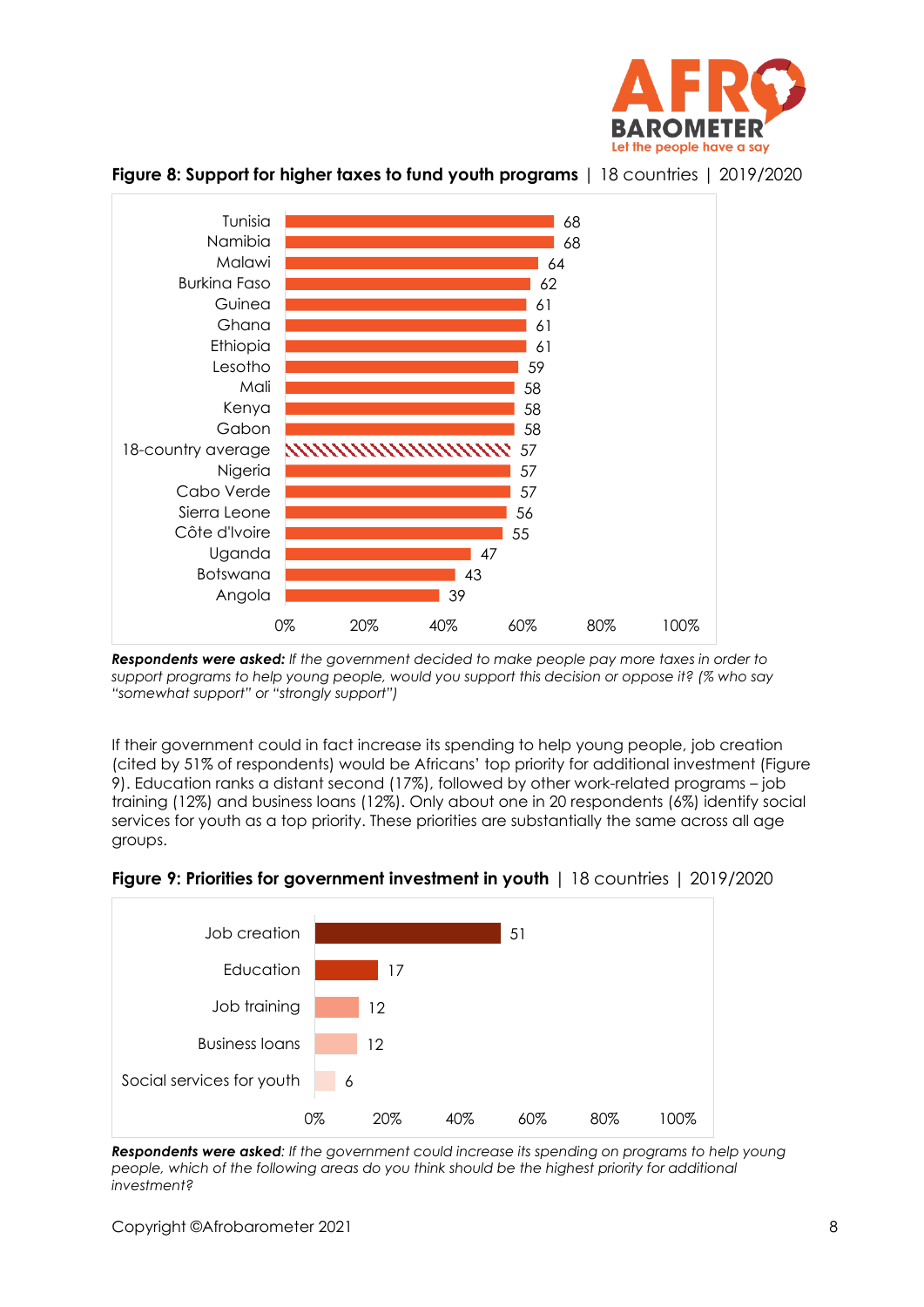

# **Agents of change: Do Africa's youth have a voice? Do they use the voice they have?**

Despite concerns about the unmet needs of youth, a majority of Africans consider the ideas of young people secondary to the wisdom of the elders. Almost six in 10 respondents (58%) "agree" or "strongly agree" that in order for their country to do well, "we should listen more to the wisdom of our elders," while only 37% instead prioritize listening more "to fresh ideas from young people" (Figure 10). While young respondents are somewhat more likely than their elders to favor listening to youth, they still solidly value "wisdom" over "fresh ideas" (56% vs. 40%).





**Respondents were asked:** *Which of the following statements is closest to your view?* 

*Statement 1: In order for our country to do well, we should listen more to the wisdom of our elders. Statement 2: In order for our country to do well, we should listen more to fresh ideas from young people. (% who "agree" or "strongly agree" with each statement)* 

One striking exception is Tunisia, where young people sparked democratic changes through the 2011 Jasmine Revolution but continue to struggle for solutions to unemployment, poverty, and other problems (Tung, 2020; Reguly, 2019; Gabsi, 2019). Seven in 10 Tunisians (70%) say the country should pay greater attention to the ideas of young people.

Lesotho (56%) and Botswana (53%) are the only other surveyed countries where a majority of respondents prioritize ideas from the youth. Elsewhere the elders outscore the youth, including three-fourths preference in Burkina Faso (76%), Mali (75%), and Uganda (74%) (Figure 11).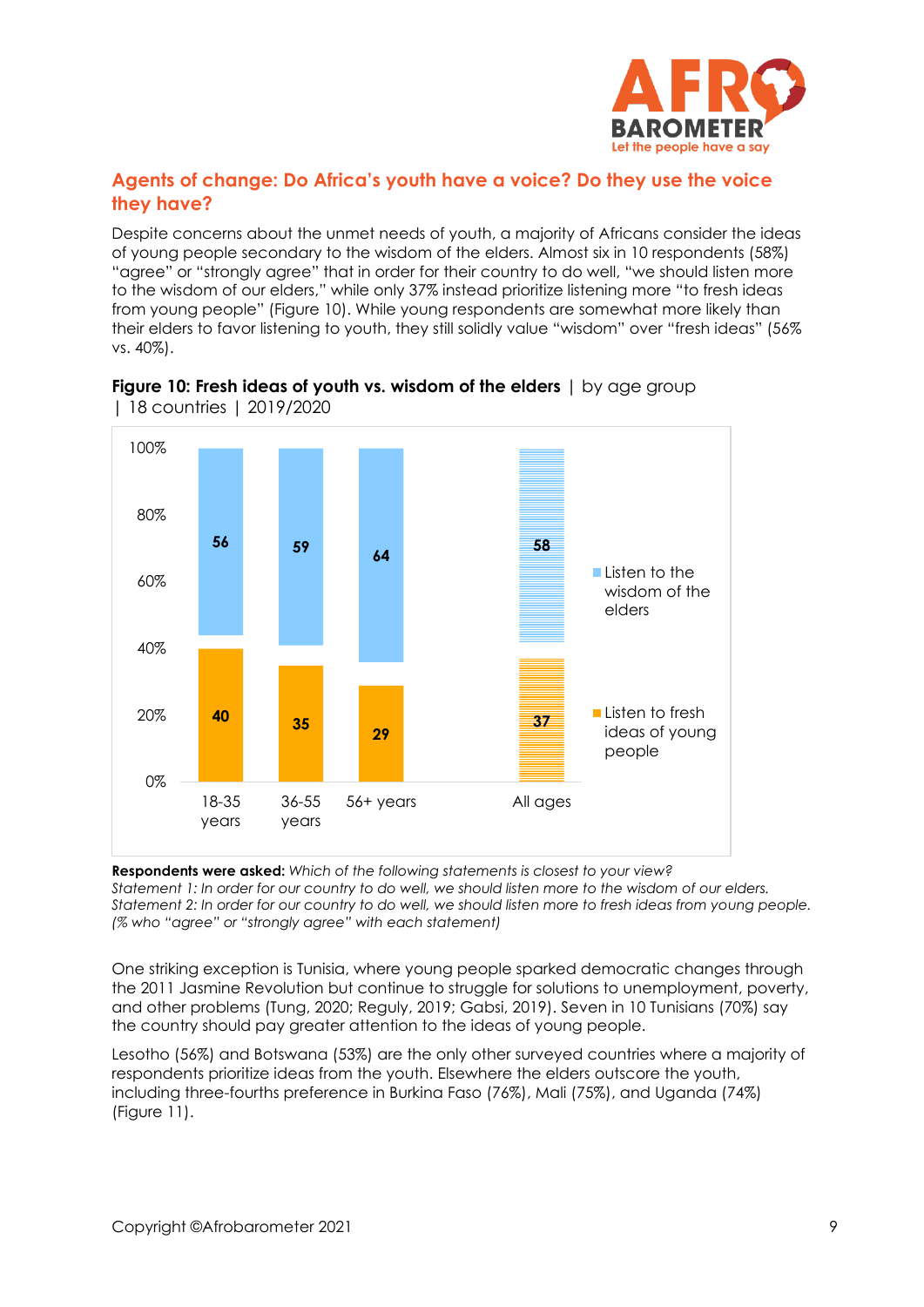





**Respondents were asked:** *Which of the following statements is closest to your view? Statement 1: In order for our country to do well, we should listen more to the wisdom of our elders. Statement 2: In order for our country to do well, we should listen more to fresh ideas from young people. (% who "agree" or "strongly agree" with each statement)* 

But do Africa's youth claim a voice for themselves? Findings reveal that, like youth elsewhere in the world (Barrett, 2018), youth in Africa tend to participate less in most forms of civic action and political engagement. Activists who believe that more youthful voices are needed to address their country's problems may find opportunities for progress by encouraging greater engagement by young people in political and civic activities.

The largest gaps are observed with respect to the most fundamental – and in some ways simplest – mode of democratic participation: voting. Even after excluding those who were too young to vote in the last national election, we find that 18- to 35-year-olds are about twice as likely (34%) to have skipped voting as middle-aged (19%) and older (14%) citizens (Figure 12). In fact, the gap meets or exceeds 30 percentage points in Botswana (40% of eligible youth report not voting vs. 10% of the elderly), Lesotho (46% vs. 16%), Côte d'Ivoire (61% vs. 24%), and Gabon (61% vs. 21%).

One interesting exception is Sierra Leone, where post-civil war reconciliation efforts have emphasized youth civic engagement (Innovations in Civic Participation, 2021); only one in 10 young Sierra Leoneans (11%) say they did not vote, the same proportion as among older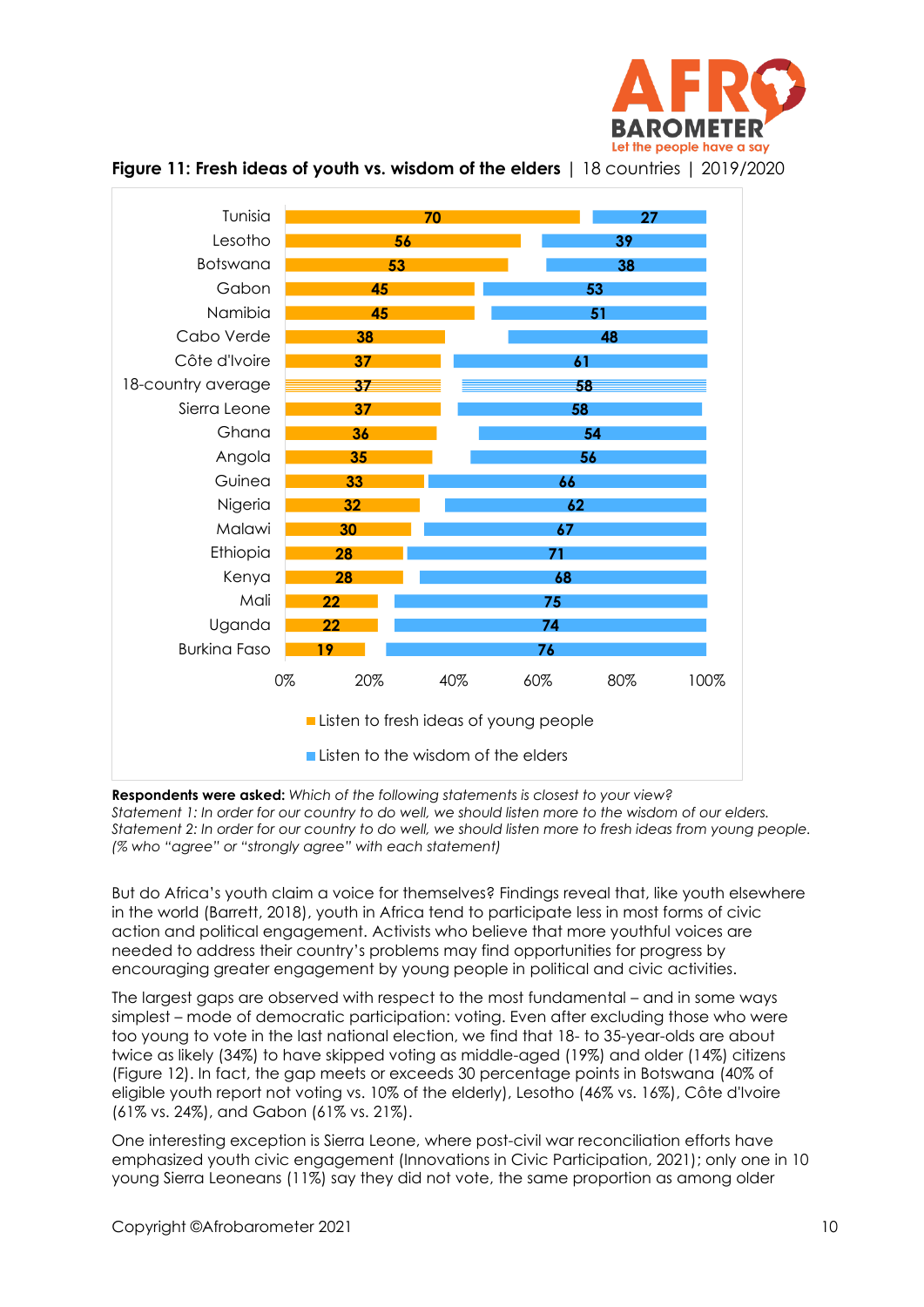

citizens. But Nigeria is the only other country where the no-voting gap falls below 10 percentage points (23% of eligible youth did not vote, compared to 17% each for the middle and older groups).





*Respondents were asked: People are not always able to vote in elections, for example, because they weren't registered, they were unable to go, or someone prevented them from voting. How about you? In the last national election held in [20xx], did you vote, or not, or were you too young to vote? Or can't you remember whether you voted? (% who say "did not vote," excluding respondents who were too young to vote)*

African youth are also less likely to report attending a community meeting during the previous year (54% for youth vs. 65% and 66% for middle-aged and older groups) or joining others to raise an issue (52% vs. 59% for both middle-aged and older) (Figure 13). This is not necessarily surprising, since both actions often involve addressing family and community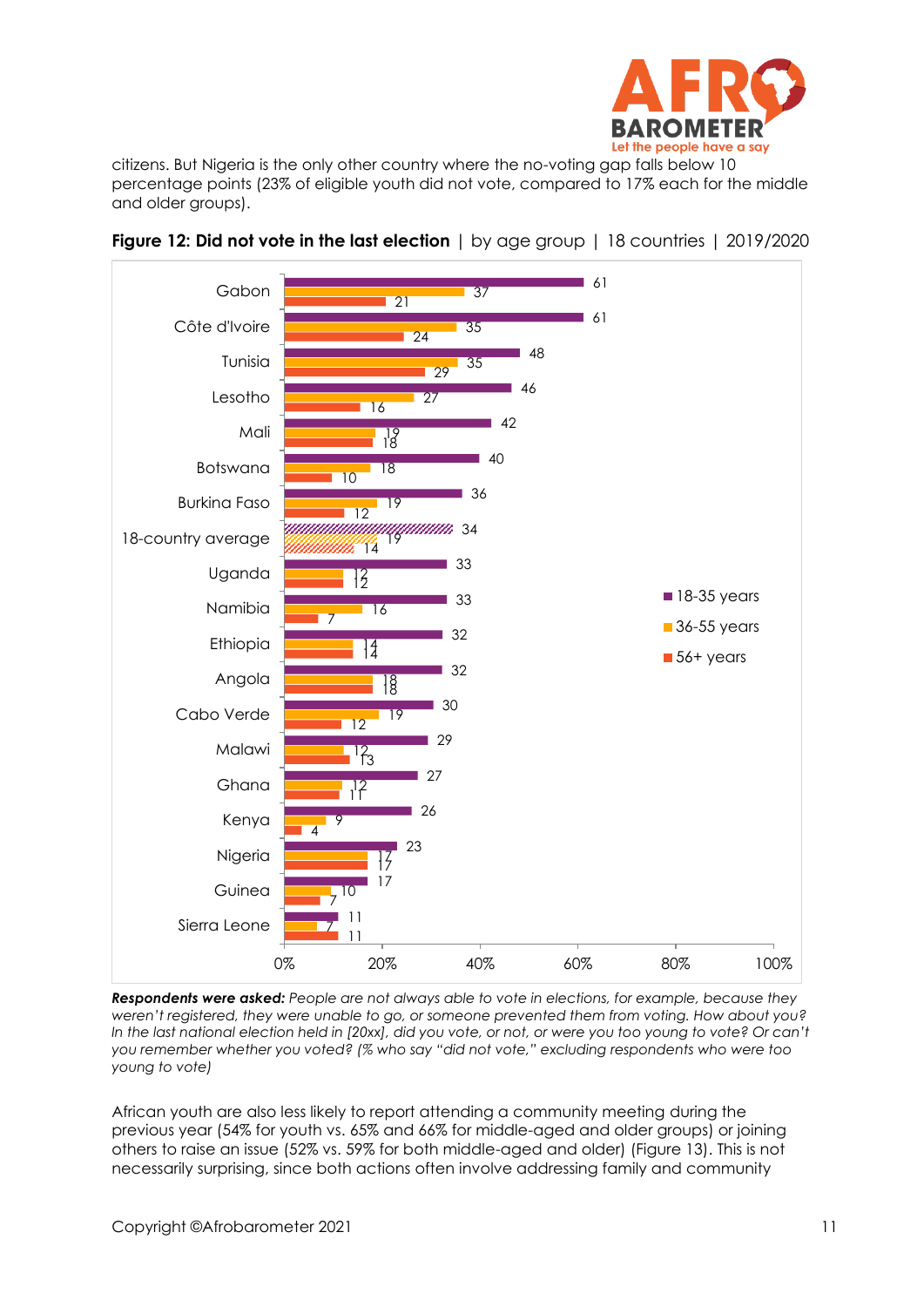

issues that may be less directly salient to young people, many of whom may still be unmarried, childless, and/or living with older family members rather than running their own households. This is reinforced by the finding that participation is even lower among 18- to 25 year-olds than among 26- to 35-year-olds (50% vs. 59% attended a community meeting).

The exception, as might be expected, is protest. Nearly one in five youth (18%) say they participated in a protest during the past year, about 50% higher than the rate among those aged 56 or older (13%).



#### **Figure 13: Participation in change-making activities** | by age group | 18 countries | 2019/2020

#### *Respondents were asked:*

*Here is a list of actions that people sometimes take as citizens. For each of these, please tell me whether you, personally, have done any of these things during the past year: Attended a community meeting? Joined others to raise an issue? Participated in a demonstration or march? (% who say "once or twice," "several times," or "often")*

*During the past year, how often have you contacted any of the following persons about some important problem or to give them your views? (% who say "only once," "a few times," or "often")* 

In general, youth are also less likely to contact their leaders, although the gaps vary considerably. Young adults are actually nearly equally likely to contact political party officials (16% among youth vs. 19% and 18% among middle-aged and older respondents) and MPs (11% vs. 14%). They are, however, substantially less likely to contact local government councillors (a 10-percentage-point gap) and especially traditional leaders (19-point gap).

Lower contact rates among youth are hardly surprising. Many do not yet face the same life challenges as their older counterparts who head households and are raising children and/or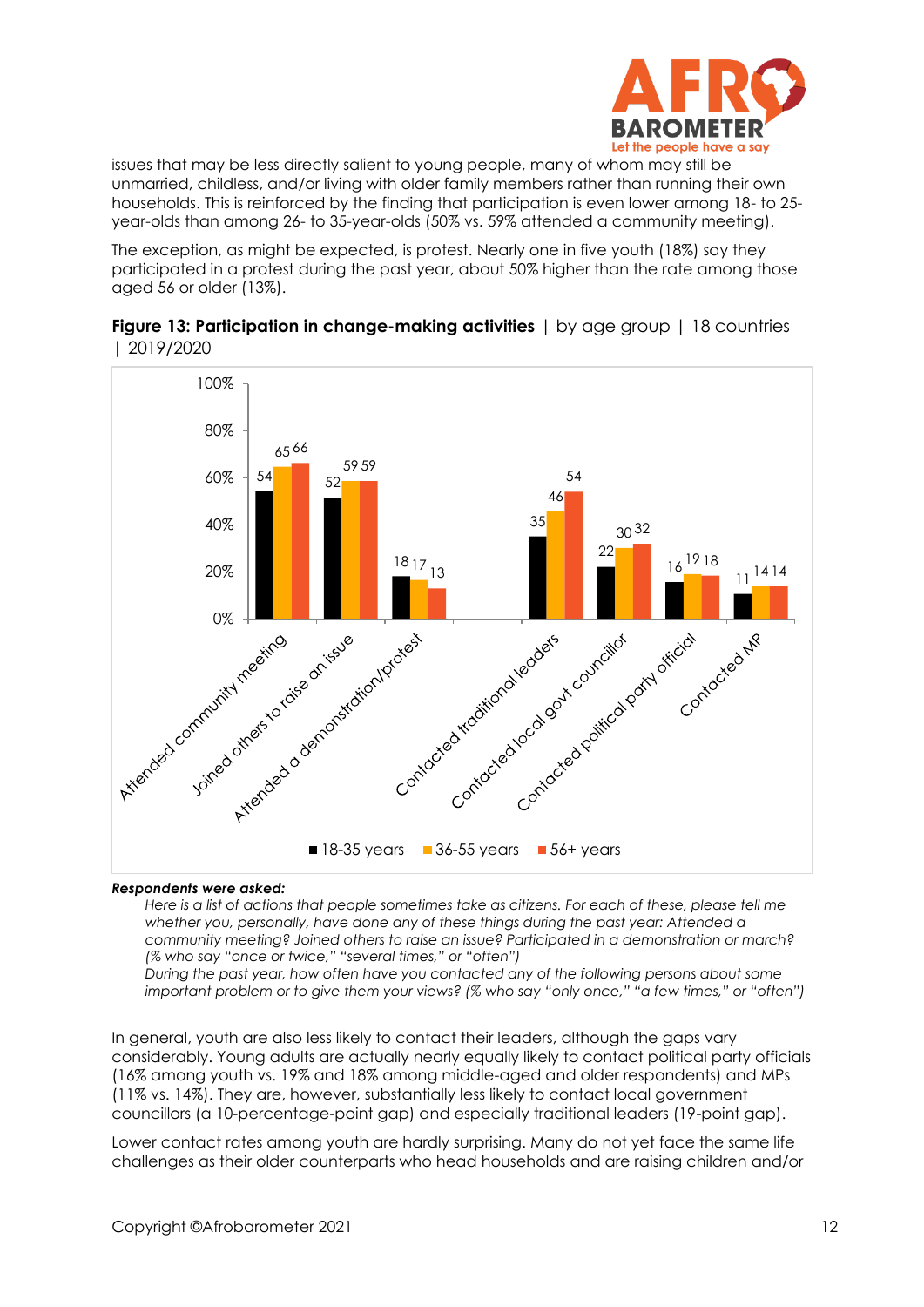

caring for elders. They also have had fewer opportunities than their elders to build networks and make the social and political connections that facilitate contact.

In some respects, these contact rates are quite telling. The nearly equal contact rates for party officials and MPs suggest that youth and elders are equally comfortable – or uncomfortable – contacting these leaders to raise their problems and seek assistance. In contrast, the large gap in contact with traditional leaders may in part reflect the particular kinds of problem solving that traditional leaders do, which tends to focus on family, property,

Do your own analysis of Afrobarometer data – on any question, for any country and survey round. It's easy and free at www.afrobarometer.org/online-data-analysis.

and community disputes that likely affect older respondents more. But it may also reflect very different comfort levels in turning to traditional authorities, rather than MPs or other elected leaders, for assistance.

In addition, African youth are somewhat less likely than their elders to identify with a particular political party. Still, on average more than four in 10 young respondents (44%)

say they "feel close to" a party, compared to 48% in the middle age category. Only among older respondents does a slim majority (51%) align with a political party (Figure 14).

Youth in different countries show quite different patterns of party identification (Figure 15). Solid majorities say they feel close to a party in Sierra Leone (76%), Uganda (66%), Guinea (62%), and Malawi (61%). At the other extreme, fewer than one in five young people line up behind a party in Tunisia (16%) and Ethiopia (17%).

Again, Sierra Leone stands out as the only surveyed country where young respondents are more likely to indicate a party affiliation than their elders. In some countries youth trail the middle age category by substantial gaps, including Namibia and Botswana (each by 13 percentage points) as well as Mali, Cabo Verde, and Gabon (each by 10 points).



**Figure 14: Political party affiliation** | by age group | 18 countries | 2019/2020

**Respondents were asked:** *Do you feel close to any particular political party?*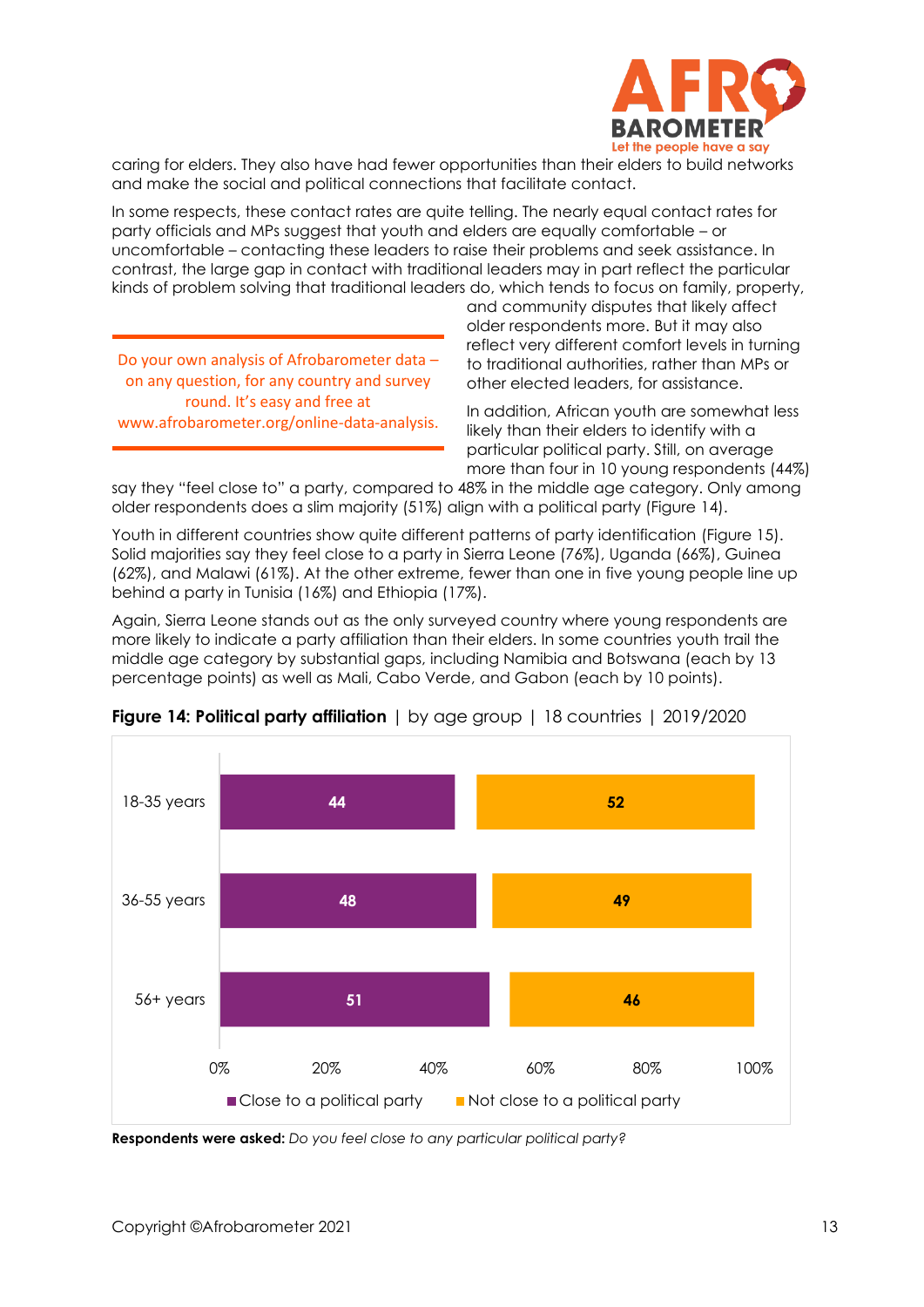





**Respondents were asked:** *Do you feel close to any particular political party? (% "yes")*

# **Conclusion**

Addressing the key challenges that young Africans face to become secure and productive citizens is fundamental to achieving inclusive and sustainable development on the continent. If their gains in educational achievement cannot be matched by an ability to find work and secure their livelihoods, entire societies pay the price. This is why it is not only youth who are urging governments to pursue more pro-youth policies. Their elders agree. Governments can take advantage of the stated willingness, across all age groups, to commit more resources to addressing the specific challenges faced by youth.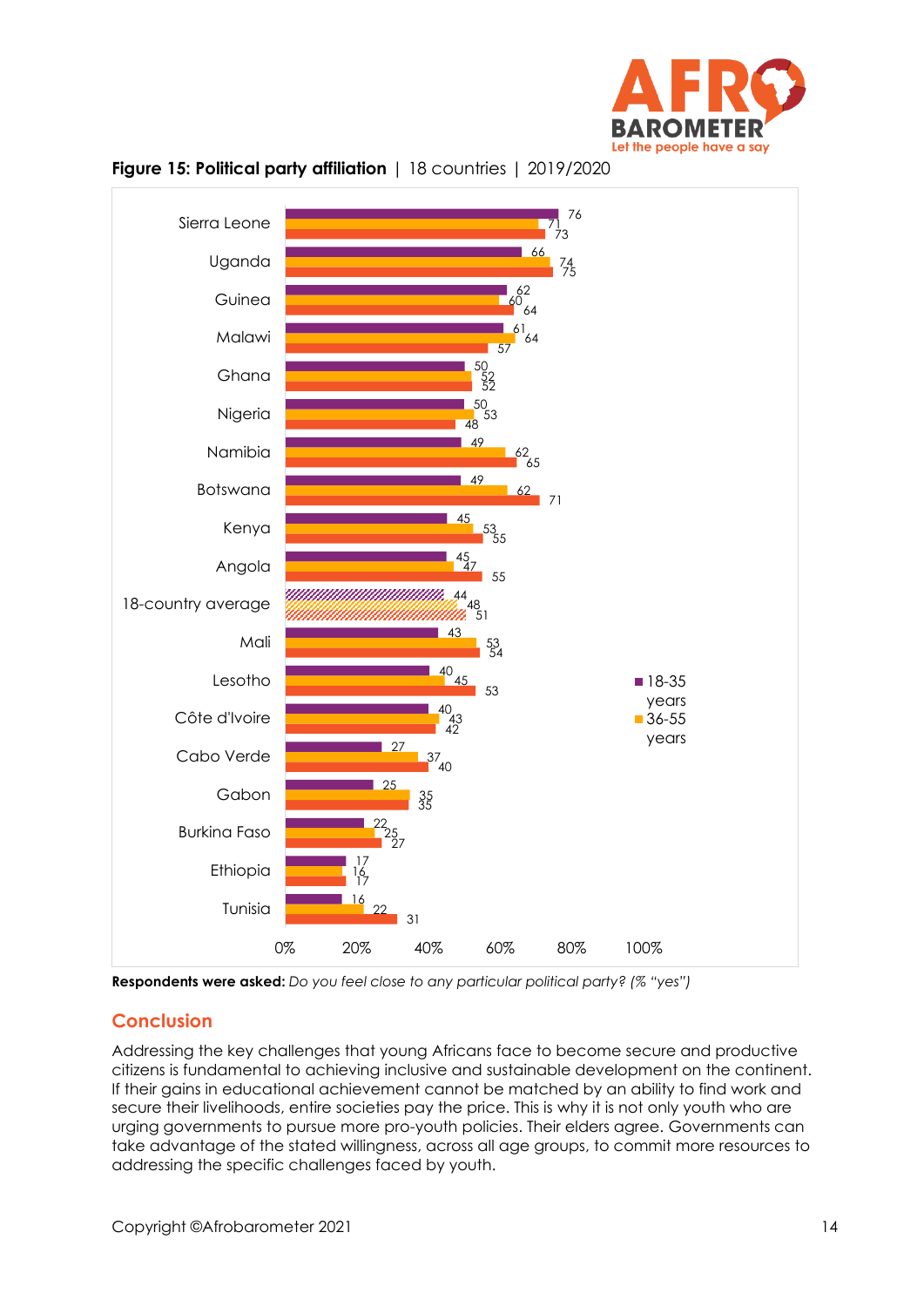

But Afrobarometer findings also reveal that respect for the ideas of youth is low, as is youth engagement in political processes. In an environment where competition for both resources and policy space is high, youth cannot simply rely on their elders to address their needs. They must demand, and governments must facilitate, opportunities for youth representation and inter-generational dialogue to ensure that African societies "leave no one behind."

If youth want to make their voices heard more powerfully, their easiest option is to take greater advantage of their opportunity to vote. But young people can also be encouraged to move beyond occasional elections and episodic protest to pursue more sustained engagement in advocacy and policy dialogues, make use of new tools such as digital activism that can engage youth, and even run for office to ensure that their views are well and consistently represented in the policy debates that affect them the most.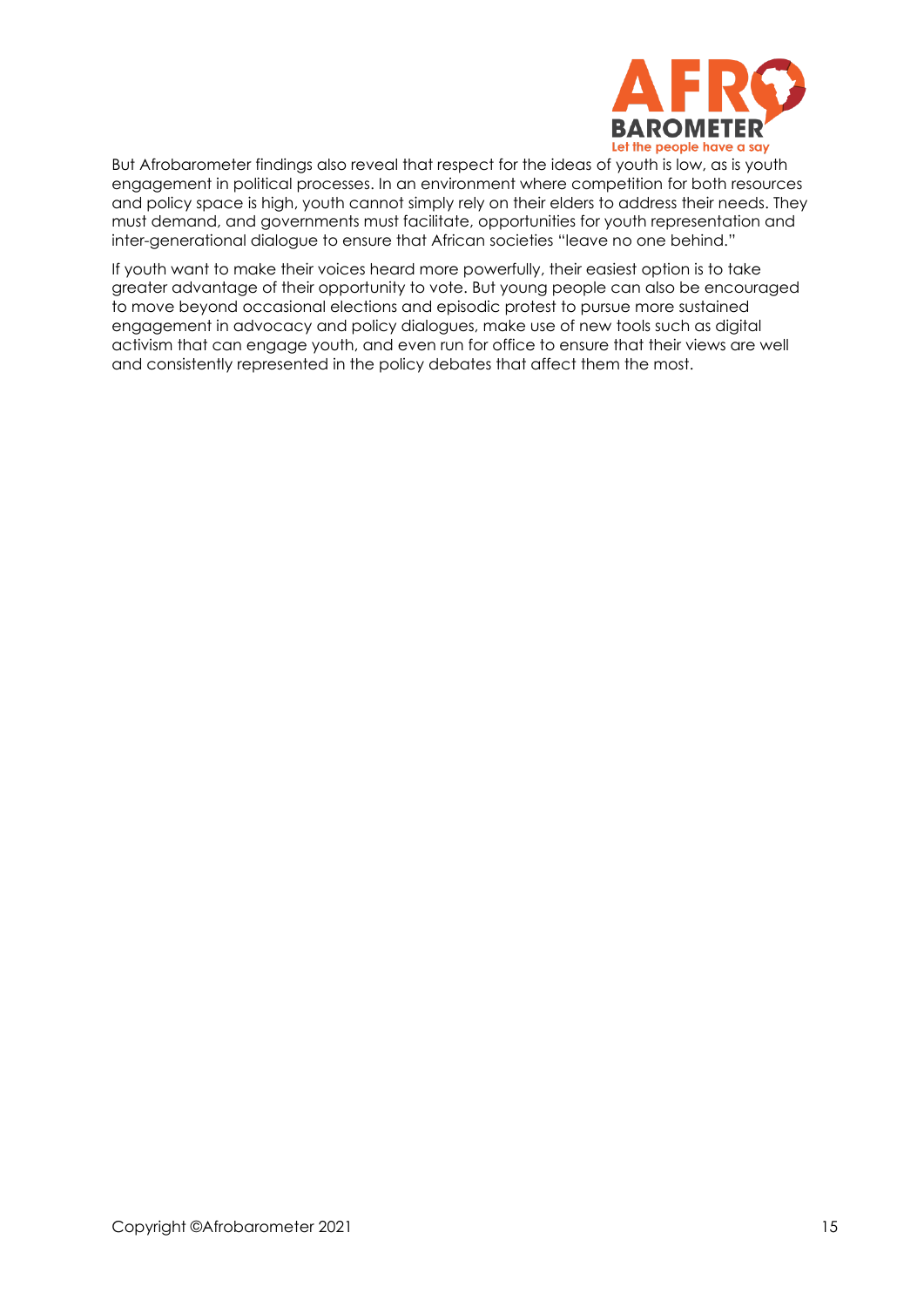

### **References**

- African Capacity Building Foundation. (2017). Youth unemployment in Africa: Capacity building and innovative strategies. Occasional Paper No. 30.
- African Union. (2006)[. African youth charter.](https://au.int/en/treaties/african-youth-charter)
- African Union. (2017)[. Youth participation and representation in governance and democratic](https://au.int/sites/default/files/newsevents/mediaadvisories/31946-ma-cpa-summit_press_conference_statement_-_final_23_jan_2017.pdf)  [processes in Africa.](https://au.int/sites/default/files/newsevents/mediaadvisories/31946-ma-cpa-summit_press_conference_statement_-_final_23_jan_2017.pdf) Press statement. 26 January.
- allAfrica.com. (2020). [Botswana: P70 million support for youth businesses.](https://allafrica.com/stories/202005180852.html) 18 May.
- Barrett, M. (2018). [Young people's civic and political engagement and global citizenship.](https://www.un.org/en/chronicle/article/young-peoples-civic-and-political-engagement-and-global-citizenship) *UN Chronicle, 54*(4), 44-46.
- Brookings. (2019)[. Africa youth leadership: Building local leaders to solve global challenges.](https://www.brookings.edu/blog/africa-in-focus/2019/03/27/africa-youth-leadership-building-local-leaders-to-solve-global-challenges/) 27 March.
- Gabsi, Z. (2019). Tunisia's youth: [Awakened identity and challenges post-Arab Spring.](https://www.tandfonline.com/doi/full/10.1080/13530194.2017.1371000) *British Journal of Middle Eastern Studies, 46*(1), 68-87.
- Innovations in Civic Participation. (2021). [Sierra Leone country profile.](http://www.icicp.org/resource-library/icp-publications/global-youth-service-database/africa-2/west-sub-saharan-africa/sierra-leone/)
- Kuwonu, F. (2017)[. Youth discontented with politics yet less likely to vie or even vote.](https://www.un.org/africarenewal/magazine/special-edition-youth-2017/youth-discontented-politics-yet-less-likely-vie-or-even-vote) Africa Renewal: Special Edition on Youth 2017.
- Mo Ibrahim Foundation. (2019). [Africa's first challenge: The youth bulge stuck in 'waithood.'](https://mo.ibrahim.foundation/news/2019/africas-first-challenge-youth-bulge-stuck-waithood#:~:text=Almost%2060%25%20of%20Africa) 10 July.
- Reguly, E. (2019). [In Tunisia, a youth crisis threatens the Arab Spring's only successful revolution](https://www.theglobeandmail.com/world/article-in-tunisia-a-youth-crisis-threatens-the-arab-springs-only-successful/). Globe and Mail. 19 March.
- Republic of Botswana. (2020). [Youth development fund.](https://www.gov.bw/grants/youth-development-fund)
- Resnick, D., & Casale, D. (2011). [The political participation of Africa's youth: Turnout, partisanship](https://afrobarometer.org/sites/default/files/publications/Working%20paper/AfropaperNo136.pdf)  [and protest.](https://afrobarometer.org/sites/default/files/publications/Working%20paper/AfropaperNo136.pdf) Afrobarometer Working Paper No. 136.
- Sanny, J. A.-N., Logan, C., & Gyimah-Boadi, E. (2019). [In search of opportunity: Young and educated](https://afrobarometer.org/sites/default/files/publications/Dispatches/ab_r7_dispatchno288_looking_for_opportunity_africans_views_on_emigration1.pdf)  [Africans most likely to consider moving abroad.](https://afrobarometer.org/sites/default/files/publications/Dispatches/ab_r7_dispatchno288_looking_for_opportunity_africans_views_on_emigration1.pdf) Afrobarometer Dispatch No. 288.
- Tung, N. (2020). [Tunisia's youth still struggle a decade after the uprising.](https://www.npr.org/sections/pictureshow/2020/09/06/859003829/tunisias-youth-still-struggle-a-decade-after-the-uprising#:~:text=The%20Arab%20Spring%20uprising%20led%20to%20a%20transition,opportunities.%20It%27s%20led%20to%20protests%2C%20including%20self-immolation%20) NPR. 6 September.
- United Nations. (2018)[. World youth report: Youth and the 2030 agenda for sustainable](https://www.un.org/development/desa/youth/world-youth-report/wyr2018.html)  [development.](https://www.un.org/development/desa/youth/world-youth-report/wyr2018.html) Department of Economic and Social Affairs.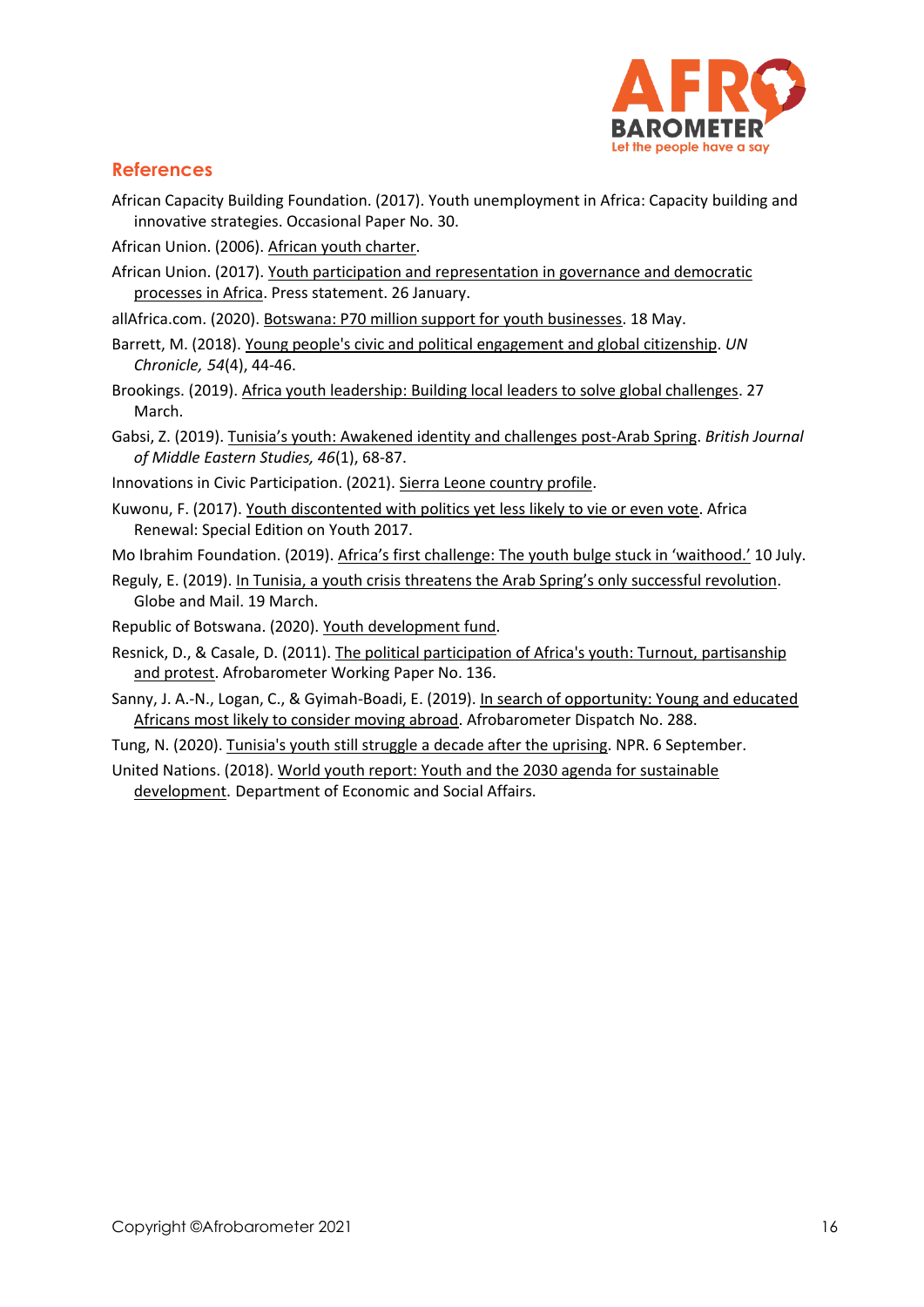

# **Appendix**

| <b>Country</b>      | <b>Months when Round 8</b><br>fieldwork was conducted | <b>Previous survey rounds</b>            |
|---------------------|-------------------------------------------------------|------------------------------------------|
| Angola              | <b>Nov-Dec 2019</b>                                   | N/A                                      |
| <b>Botswana</b>     | July-Aug 2019                                         | 1999, 2003, 2005, 2008, 2012, 2014, 2017 |
| <b>Burkina Faso</b> | Dec 2019                                              | 2008, 2012, 2015, 2017                   |
| <b>Cabo Verde</b>   | Dec 2019                                              | 2002, 2005, 2008, 2011, 2014, 2017       |
| Côte d'Ivoire       | Nov 2019                                              | 2013, 2014, 2017                         |
| <b>Ethiopia</b>     | Dec 2019-Jan 2020                                     | 2013                                     |
| Gabon               | Feb 2020                                              | 2015, 2017                               |
| Ghana               | Sept-Oct 2019                                         | 1999, 2002, 2005, 2008, 2012, 2014, 2017 |
| Guinea              | Nov-Dec 2019                                          | 2013, 2015, 2017                         |
| <b>Kenya</b>        | Aug-Sept 2019                                         | 2003, 2005, 2008, 2011, 2014, 2016       |
| Lesotho             | Feb-March 2020                                        | 2000, 2003, 2005, 2008, 2012, 2014, 2017 |
| <b>Malawi</b>       | Nov-Dec 2019                                          | 1999, 2003, 2005, 2008, 2012, 2014, 2017 |
| Mali                | March-April 2020                                      | 2001, 2002, 2005, 2008, 2013, 2014, 2017 |
| <b>Namibia</b>      | Aug 2019                                              | 1999, 2003, 2006, 2008, 2012, 2014, 2017 |
| <b>Nigeria</b>      | Jan-Feb 2020                                          | 2000, 2003, 2005, 2008, 2013, 2015, 2017 |
| <b>Sierra Leone</b> | <b>March 2020</b>                                     | 2012, 2015, 2018                         |
| <b>Tunisia</b>      | Feb-March 2020                                        | 2013, 2015, 2018                         |
| <b>Uganda</b>       | Sept-Oct 2019                                         | 2000, 2002, 2005, 2008, 2012, 2015, 2017 |

# **Table A.1: Afrobarometer Round 8 fieldwork dates and previous survey rounds**